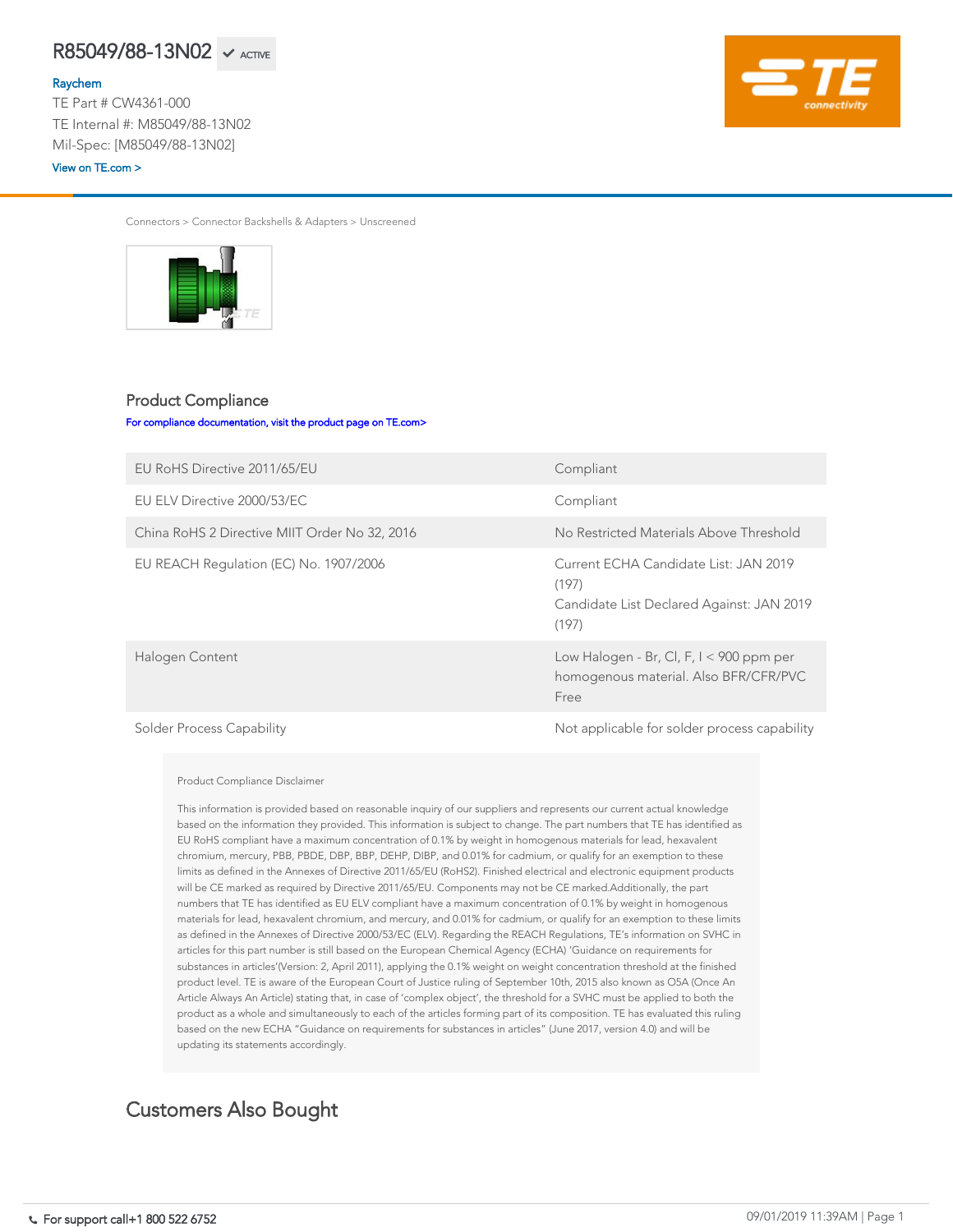### R85049/88-13N02

TE Part # CW4361-000 TE Internal #: M85049/88-13N02 Mil-Spec: [M85049/88-13N02]



TE Part # ZPF000000000020186 [FRJ 16A 00](https://www.te.com/usa-en/product-ZPF000000000020186.html)

# **Documents**

TE Part #YDTS26F09- 98SNC001 [PLUG ASSY](https://www.te.com/usa-en/product-YDTS26F09-98SNC001.html)



Product Drawings

[R85049/88-13N02](https://www.te.com/commerce/DocumentDelivery/DDEController?Action=showdoc&DocId=Customer+Drawing%7FR85049%2F88%7FE%7Fpdf%7FEnglish%7FENG_CD_R85049X88_E.pdf%7FCW4361-000)

English

CAD Files [3D PDF](https://www.te.com/commerce/DocumentDelivery/DDEController?Action=showdoc&DocId=Customer+View+Model%7FCVM_CW4361-000%7FA1%7Fpdf%7F3D%7F3D_CVM_CVM_CW4361-000_A1.pdf%7FCW4361-000)

3D

Customer View Model [ENG\\_CVM\\_CVM\\_CW4361-000\\_A1.2d\\_dxf.zip](https://www.te.com/commerce/DocumentDelivery/DDEController?Action=showdoc&DocId=Customer+View+Model%7FCVM_CW4361-000%7FA1%7F2d_dxf.zip%7FEnglish%7FENG_CVM_CVM_CW4361-000_A1.2d_dxf.zip%7FCW4361-000)

English

Customer View Model [ENG\\_CVM\\_CVM\\_CW4361-000\\_A1.3d\\_igs.zip](https://www.te.com/commerce/DocumentDelivery/DDEController?Action=showdoc&DocId=Customer+View+Model%7FCVM_CW4361-000%7FA1%7F3d_igs.zip%7FEnglish%7FENG_CVM_CVM_CW4361-000_A1.3d_igs.zip%7FCW4361-000)

English

Customer View Model

[ENG\\_CVM\\_CVM\\_CW4361-000\\_A1.3d\\_stp.zip](https://www.te.com/commerce/DocumentDelivery/DDEController?Action=showdoc&DocId=Customer+View+Model%7FCVM_CW4361-000%7FA1%7F3d_stp.zip%7FEnglish%7FENG_CVM_CVM_CW4361-000_A1.3d_stp.zip%7FCW4361-000)

English

Datasheets & Catalog Pages [AS85049 Adapters and Band Straps](https://www.te.com/commerce/DocumentDelivery/DDEController?Action=showdoc&DocId=Data+Sheet%7F1-1773720-2_bandstraps%7F1214%7Fpdf%7FEnglish%7FENG_DS_1-1773720-2_bandstraps_1214.pdf%7FCW4361-000)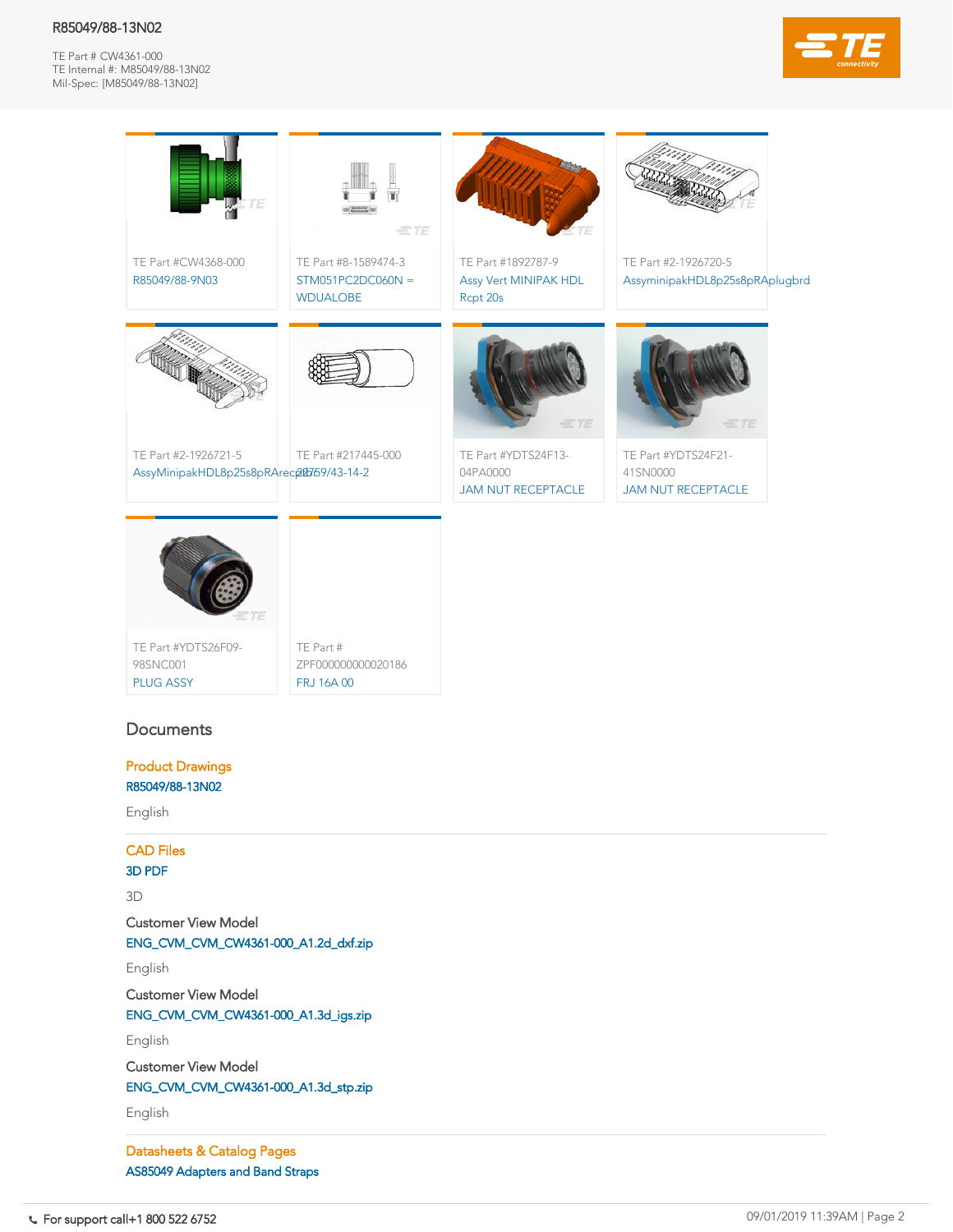### R85049/88-13N02

TE Part # CW4361-000 TE Internal #: M85049/88-13N02 Mil-Spec: [M85049/88-13N02]



Product Specifications [Braid termination using a Band Strap Adaptor](https://www.te.com/commerce/DocumentDelivery/DDEController?Action=showdoc&DocId=Specification+Or+Standard%7FELE-3COP-375%7F4%7Fpdf%7FEnglish%7FENG_SS_ELE-3COP-375_4.pdf%7FCW4361-000) English [Braid termination using a Band Strap Adaptor](https://www.te.com/commerce/DocumentDelivery/DDEController?Action=showdoc&DocId=Specification+Or+Standard%7FELE-3COP-375%7F4%7Fpdf%7FFrench%7FFRE_SS_ELE-3COP-375_4.pdf%7FCW4361-000) French **Instruction Sheets** [Instruction Sheet \(U.S.\)](https://www.te.com/commerce/DocumentDelivery/DDEController?Action=showdoc&DocId=Specification+Or+Standard%7FTUS-41-3038%7FA%7Fpdf%7FEnglish%7FENG_SS_TUS-41-3038_A_tus_41_3038_a.pdf%7FCW4361-000)

# English

English